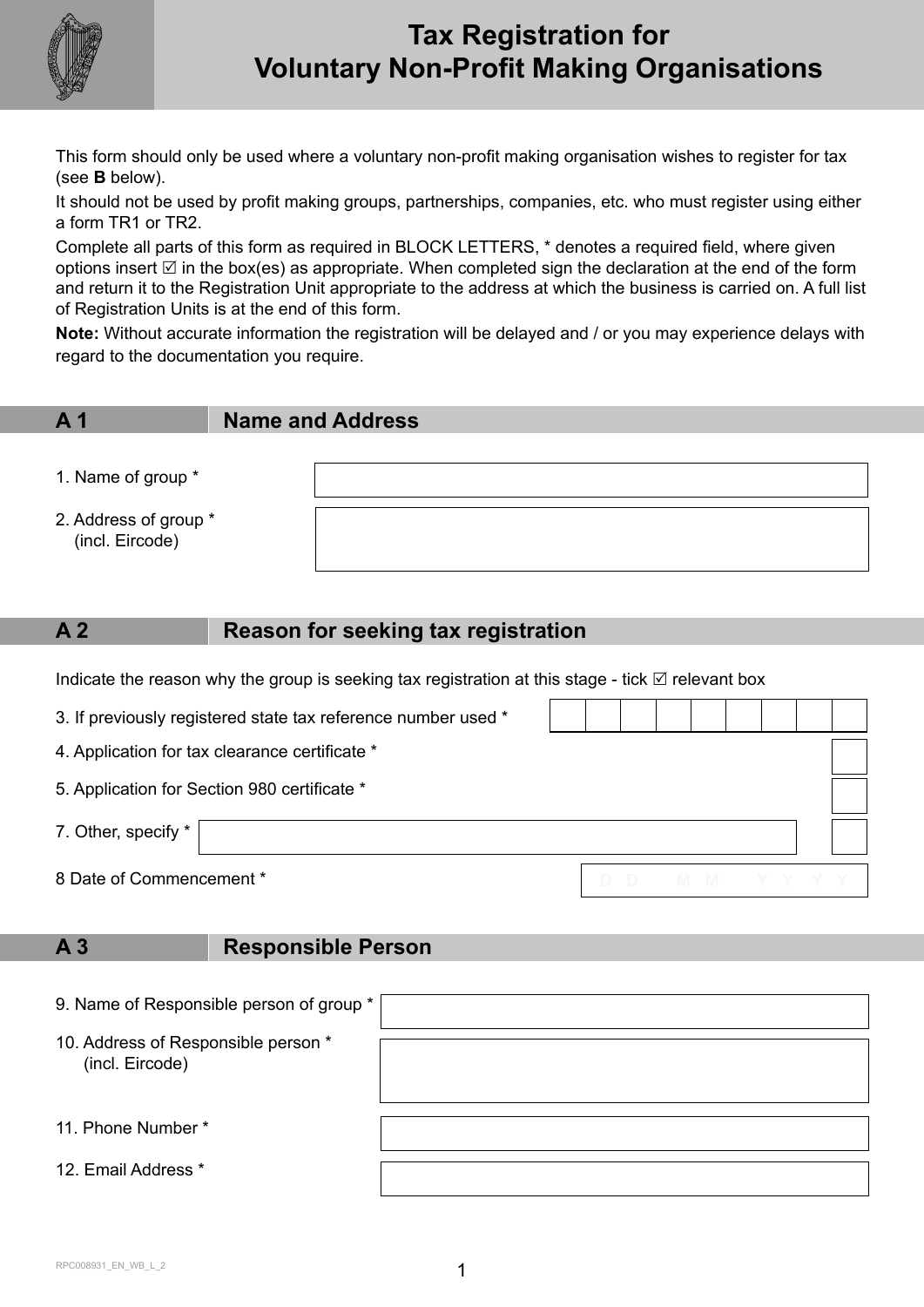## **A 4 Group Details**

| 13. What is (are) the objective(s) of the group? *                                                                  |  |
|---------------------------------------------------------------------------------------------------------------------|--|
| 14. How is the group funded? *                                                                                      |  |
| 15. If any individual will benefit from the<br>activities or finances of the<br>group / organisation give details * |  |
| 16. How are any surplus funds to be utilised?                                                                       |  |
| 17. Will the group / organisation apply for Charity / Sports exemption? *<br>Yes (tick $\boxtimes$ box)             |  |
| 18. If you want your tax affairs to be dealt with in Irish, tick $\boxtimes$ the box                                |  |

## **A 5 Declaration**

I declare that the particulars supplied by me in this application are true in every respect.

Signed \* Name \* Name \* Name \* Name \* Name \* Name \* Name \* Name \* Name \* Name \* Name \* Name \*  $\sim$ 

Capacity \* Date \* Date \* Date \* Date \* Date \* Date \* Date \* Date \* Date \* Date \* Date \* Date \* Date \* Date \* Date \* Date \* Date \* Date \* Date \* Date \* Date \* Date \* Date \* Date \* Date \* Date \* Date \* Date \* Date \* Date \* D

(in BLOCK CAPITALS)